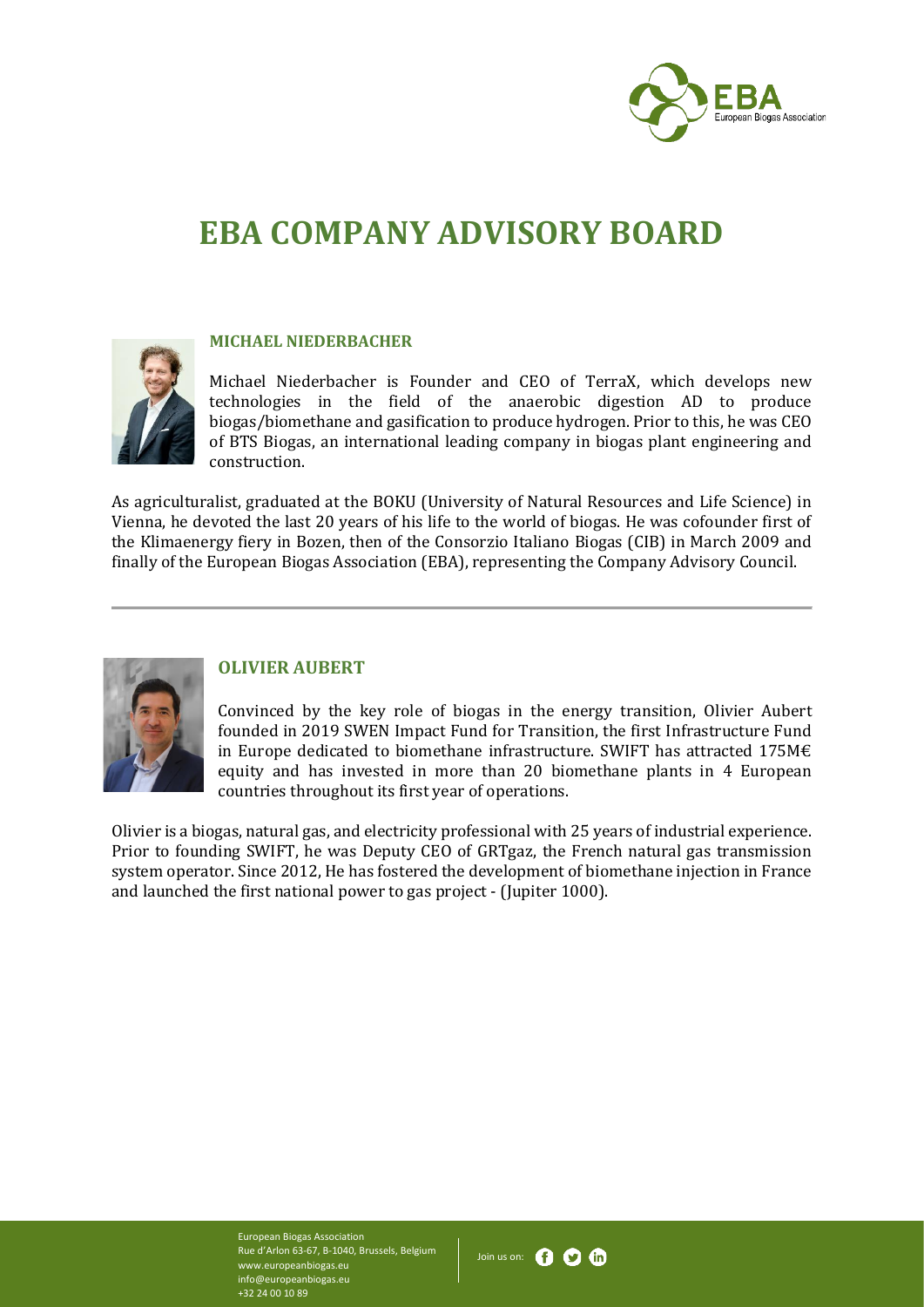



# **OLIVIER GUERRINI**

Olivier Guerrini is coming from France and currently SVP Biogas in TOTAL Group, in Paris.

He has spent more than 15 years in biogas and renewable gas industry. His carrier has started in Oil and Gas industry on fluid mechanics and hydrogen

production and move to GDF SUEZ in R&D on biogas & green hydrogen production from thermal and biological processes. He took several positions as Manager, Project Director and Business Development Executive. He has been appointed in 2016, Industrial Director and in 2019, Head of renewable gas in ENGIE in charge of technical and industrial performance of biogas assets and expansion of biogas in ENGIE group in new countries in Europe but also in Brazil, USA and in Asia. Olivier has also contributed to the industrial development of new pathways for renewable gas production as gasification (GAYA French project, AMBIGO in NL, etc.) or power to gas.

Olivier has been appointed on the 1st September 2020, SVP Biogas in TOTAL Group in Paris in charge of a new global business unit dedicated to biogas and biomethane production.

Olivier is also Vice President of the French Pyrogasification Association and board member of the French Agro Industry cluster. In coordination with French DSO and the French Biogaz cluster, he is also leading the French Strategic Committee on biogas competitivity that aim to improve biogas costs and position of renewable gas in the French energy mix.

As a serial entrepreneur, Olivier is also member of several boards and advisory councils of young companies in the field of energy, agrobusiness, biogas and advanced materials.



# **MARTA KAMOLA-MARTINES**

Marta Kamola-Martines is Head of Biogas at the Strategy Department of ENGIE. She was previously Head of Gas and Green Gas at corporate functions leading on topics related to strategy and industrialization of biomethane and BD support oversight. She joined ENGIE in 2010 in its storage subsidiary Storengy.

Marta has a 20-year experience in the gas business, with strong strategic and regulatory focus, in particular in infrastructures and green gases. She started her career at POGC before moving to Brussels-based Gas Infrastructure Europe.

She has been member of the Company Advisory Committee of EBA since February 2019. She is also member of the Council of the World Biogas Association.

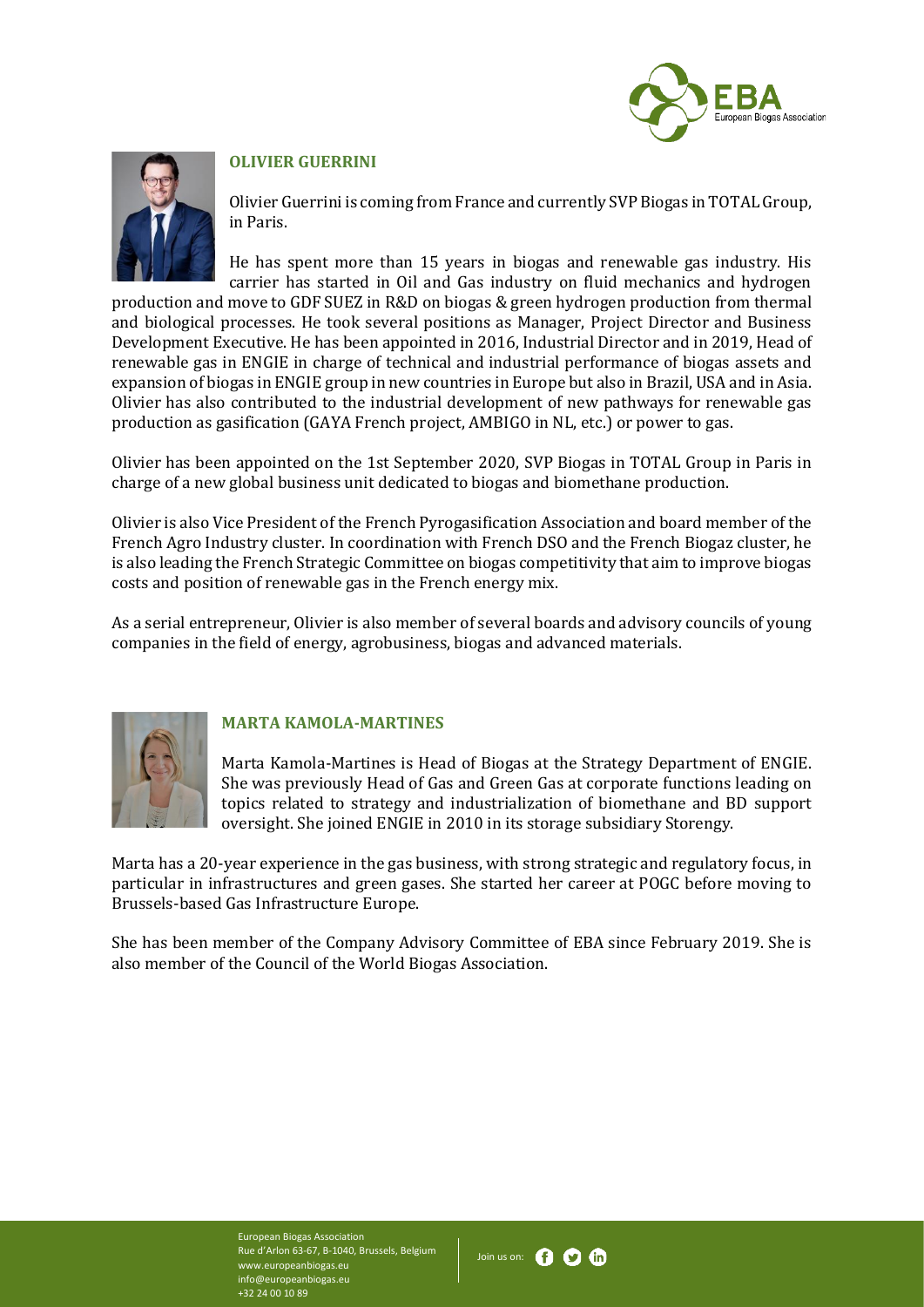



### **MARCO MAZZERO**

Marco Mazzero is currently Managing Director of IES Biogas, a company he founded in 2008. The company has now installed plants for over 150 MW.

Agronomist expert in bioenergy, he graduated in 2002 in Agricultural Business and Management at the University of Udine. In the following years he developed

several initiatives in Italy and abroad in the field of renewable energy and green technologies.

Initially specialised in biogas plants for the agricultural and agro-industrial sector, he worked on important national and international projects developing infrastructures for the production of biomethane, incorporating the waste and food industry sectors.



#### **COEN MEIJERS**

Coen Meijers has worked for 20 years in the sustainability sector and is devoted to the mitigation of climate change. He has built his career in the water and gas sector, in different commercial positions. As Sales Manager for DMT Environmental Technology, he worked on the first commercial scale membrane biogas upgrading plant in Europe, the operational lease of upgrading plants and

the expansion of the biogas sector into new markets.

In his current role as Manager Business Development, he also focuses on the implementation of new technologies for biogas valorisation, such as liquefied biogas (LBG or bio-LNG) and other opportunities such as biomethanol and bioplastics.



# **GABOR SONKOLY**

Gabor Sonkoly has a law degree from Hungary and a business Master in EU and International Energy Law at TU Berlin. He is passionate about the development of the renewable energy market in Europe.

Having worked on EU and Hungarian policy issues at various Hungarian ministries for 9 years, in 2016 he joined Landwärme GmbH, a leading biomethane trader in Europe based in Germany. Currently working as Team Leader of Business Development in Europe, he has been following and influencing policy developments related to the EU biogas/biomethane market for more than 3 years.